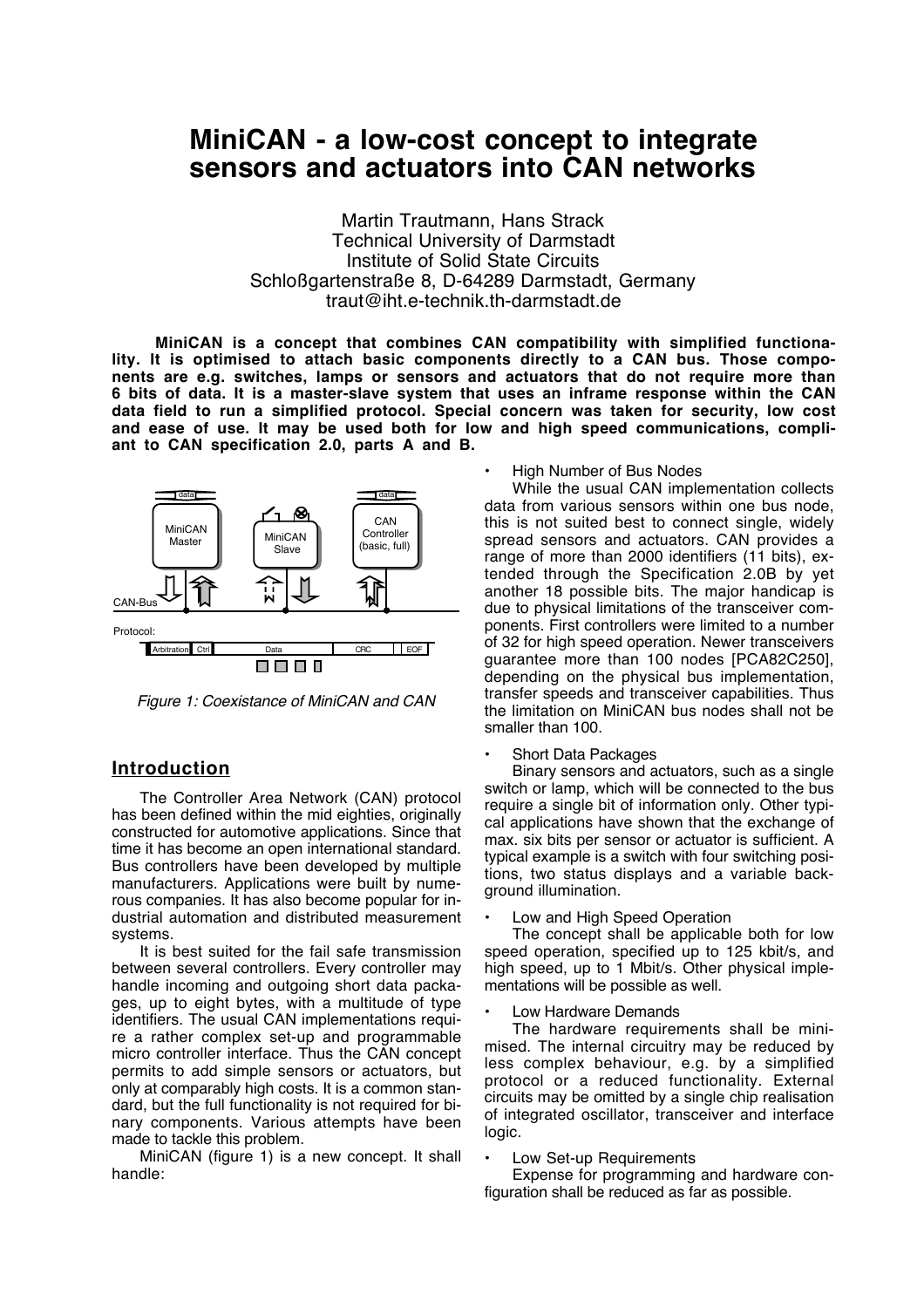• Compliant to CAN specifications

The solution will support the current specifications, according to 2.0 part A and B.

## **Protocol**

Those requirements could not be fulfilled by the original multi-master concept of CAN. Therefore a master-slave system was invented. All usual processing may be done by the master, while a simplified protocol is used for the communication between master and slave.

The total frame is similar to an ordinary CAN Data Frame. The master works similar to other CAN nodes. He manages bus monitoring, arbitration or error management. When he managed to gain bus access, he may start the master-slave communication. This takes place only within the CAN data field while no other CAN node has bus access. The slave returns its data within slots provided by the master. As basic element the MiniCAN protocol has a group of 3 bit blocks, framed by 1-0 sequences as described later on.The basic protocol of a MiniCAN remote frame is shown in figure 2:

Every slave has to monitor the bus for a valid master identifier. The actual realisation permits 16 different master identifiers (ID) by coding the CAN identifier as:

| ID10 ID9   ID8   ID7   ID6   ID5   ID4   ID3  ID2   ID1   ID0 |  |                     |  |  |                |  |
|---------------------------------------------------------------|--|---------------------|--|--|----------------|--|
|                                                               |  | 0 $ m_3 m_2 m_1 $ 1 |  |  | $10 \text{ m}$ |  |

Any differing signal, either within the identifier or compared to other pre-defined bits, will cause a form error and turn the slave passive. For example the control bit of an extended CAN frame will be handled this way.

Since the master-slave communication takes place within the data field, the CAN Remote Transmission Request bit (RTR) is "0", The control bits which include the data field length were defined as "000100" for a four bytes data field or as "000111" for seven bytes respectively.

The MiniCAN protocol within the CAN data field resembles a conventional CAN transmission. First, a 5 bit slave identifier is sent. 32 different slaves may get addressed this way. This type of node based addresses is most appropriate for this type of application, compared to the message based coding that is supported by CAN.

A single MiniCAN Remote Transmission Request bit (RTR) determines, whether the master will request (RTR = "1") or send (RTR = "0") data to the slaves. As specified, the slave may return or receive six bits of data respectively.

In both cases the slave will send a computed checksum to the master. The polynomial used for the Cyclic Redundancy Check (CRC) is  $x^5 + x^2 + 1$ . It is computed from the Start Of Frame (SOF) bit to the last data bit. It is sent inverted in order to differ the possible combinations from the passive state. Obviously this CRC itself is less secure than its 15 bit CAN equivalent. Concerning that it only has to insure the integrity of six data bits and that it has frequent supplemental fixed form bits, it promises sufficient and high security.

The master will compare the MiniCAN CRC with the own checksum and acknowledge proper reception by a dominant acknowledge bit returned to the single slave. At this stage the transmission between master and slave is complete. The master will terminate the CAN protocol by the transmission of the usual 15 bit CRC, according acknowledgement processing and End Of Frame (EOF).

Other CAN nodes will not observe a difference to an ordinary CAN frame. They may not call the slaves on their own, but they may read and interpret the MiniCAN frame directly.

A full MiniCAN data or remote frame will take at least 76 bits, including 7 bits for an End Of Frame delimiter. Due to the 1-0 form bits the length up to the end of the MiniCAN frame is fixed, while bit stuffing may occur within the CRC part and thus in-



*Figure 2: Remote Frame*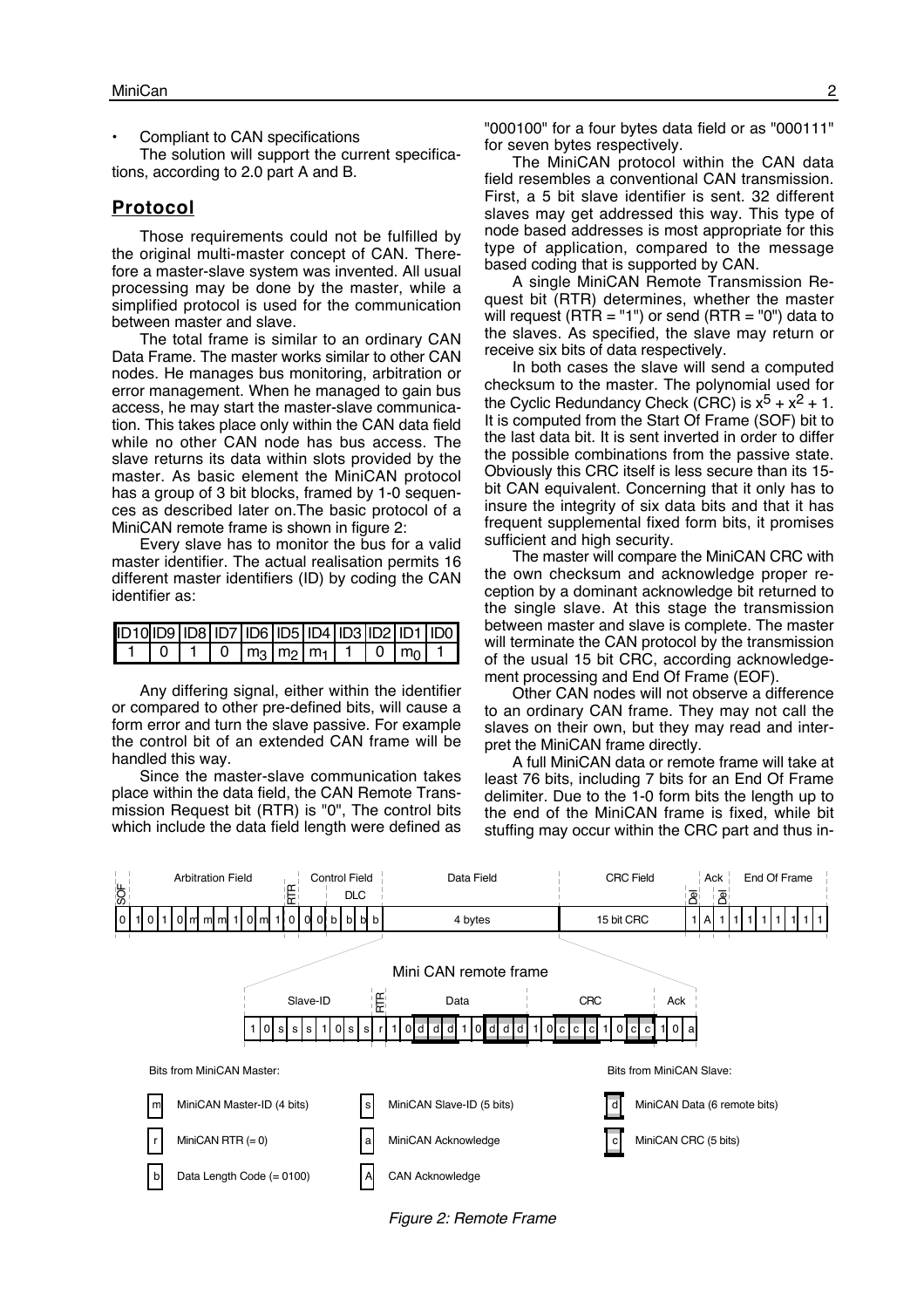crease the total length with some more bits. A minimum of three further bits is required as Interframe space. As long as the slaves show a rare need of communication, this will only add a minor overhead to net traffic. But while the master has to perform a cyclic state request of its slaves, this may cause frequent, redundant requests. For better net performance another type of inquiry frame has been invented (figure 3). This frame allows the master to detect by a single transmission whether there had been a change at any of its slaves.

For each slave there is a reserved slot within the seven bytes long data field (Control Field  $=$ 000111). Each slave which observed a modification on its input port will overwrite its slot by a dominant bit. The master then may send another remote frame to the slave in order to obtain the value of the changed state. For example one may compute the net load on a 125 kbit/s line. The total inquiry frame, including EOF delimiters, is 100 bits long. A cyclic check for every 50 ms will cause a net load of 1.6 %. Another solution that sends wakeup signals from a slave to the master is described later on.

### **Bit Timing**

The mechanism of the inframe response is nothing specific of MiniCAN, but a standard feature of CAN: The acknowledge bit requires an equal processing, arbitration is comparable. Thus the same limitations may be observed. For the physical transfer of information along the transmission and reception path various asynchronous delays will occur. For high speed transmission they are described e.g. within [ISO11898].

Figure 4 shows the typical delays along the bus line. Those delays are caused by output delay of the transmitter  $(t_1)$ , delay along the bus line  $(t_2)$ , input delay of the receiver  $(t<sub>3</sub>)$ , processing time within the electronic control unit  $(t<sub>4</sub>)$ , output delay of the second transmitter  $(t<sub>5</sub>)$ , delay in opposite direction along the bus line  $(t<sub>6</sub>)$  and input delay of the original receiver  $(t<sub>7</sub>)$ .

[ISO11898] names a specific line delay of nominal 5 ns/m and a max. bus length of 40 m for High Speed operation. For a worst case estimation a signal will take  $t_2 = t_6 = 40$  m  $\degree$  5 ns/m = 200 ns along the bus line. Assuming a perfect compensation of delays within the second node  $(t_3 + t_4 + t_5 =$ 0), a dominant signal from a second node will appear after t<sub>2</sub> + t<sub>6</sub> = 400 ns delay at the bus connection of the first node. For a bit rate of 1 Mbit/s the total bit time length itself is 1 000 ns.

For those reasons a rather sophisticated synchronisation mechanism is required. CAN treats these delays by programming the specified bit segments. Strict limitations are set on oscillator tolerance within [CAN2.0]. The original specification asked for an oscillator precision of 0.5 %. This was eased for low speed transmissions to 1.5 %. Ceramic resonators may fulfil this specification, while quartz oscillators are requested for higher precision.

Another approach to minimise the hardware demands is not to use an external oscillator at all. Therefore a special integrated phase locked loop (PLL) unit within the slaves will detect and use the valid bus speed. For those reasons the 1-0 sequences are not only used to increase security, detect error conditions, avoid bit stuffing and force a fixed protocol length, but also to cause suited edges for exact hard synchronisation, sample points and bit time length computation.

This PLL uses an integrated oscillator of low precision, but takes both the bus signals and verification of the protocol contents to adjust the bit time length. Signal disturbances may get detected and filtered. The master provides exact edges for resynchronisation since it has to use the usual reference oscillator. Thus a lower precision is required for the slaves that never send more than three consecutive bits until a hard resynchronisation is possible.

Actual tests are processed to verify whether an automatic detection of sample point and synchronisation is suitable. As default a differential high speed bus line is assumed. Single line and low speed mode are possible as well. Open and short bus line failures do not hinder the communication as far as possible.

These mechanisms are not part of the Mini-



Bits from MiniCAN Master:



*Figure 3: Inquiry Frame*

Bits from MiniCAN Slave:

MiniCAN remote trigger

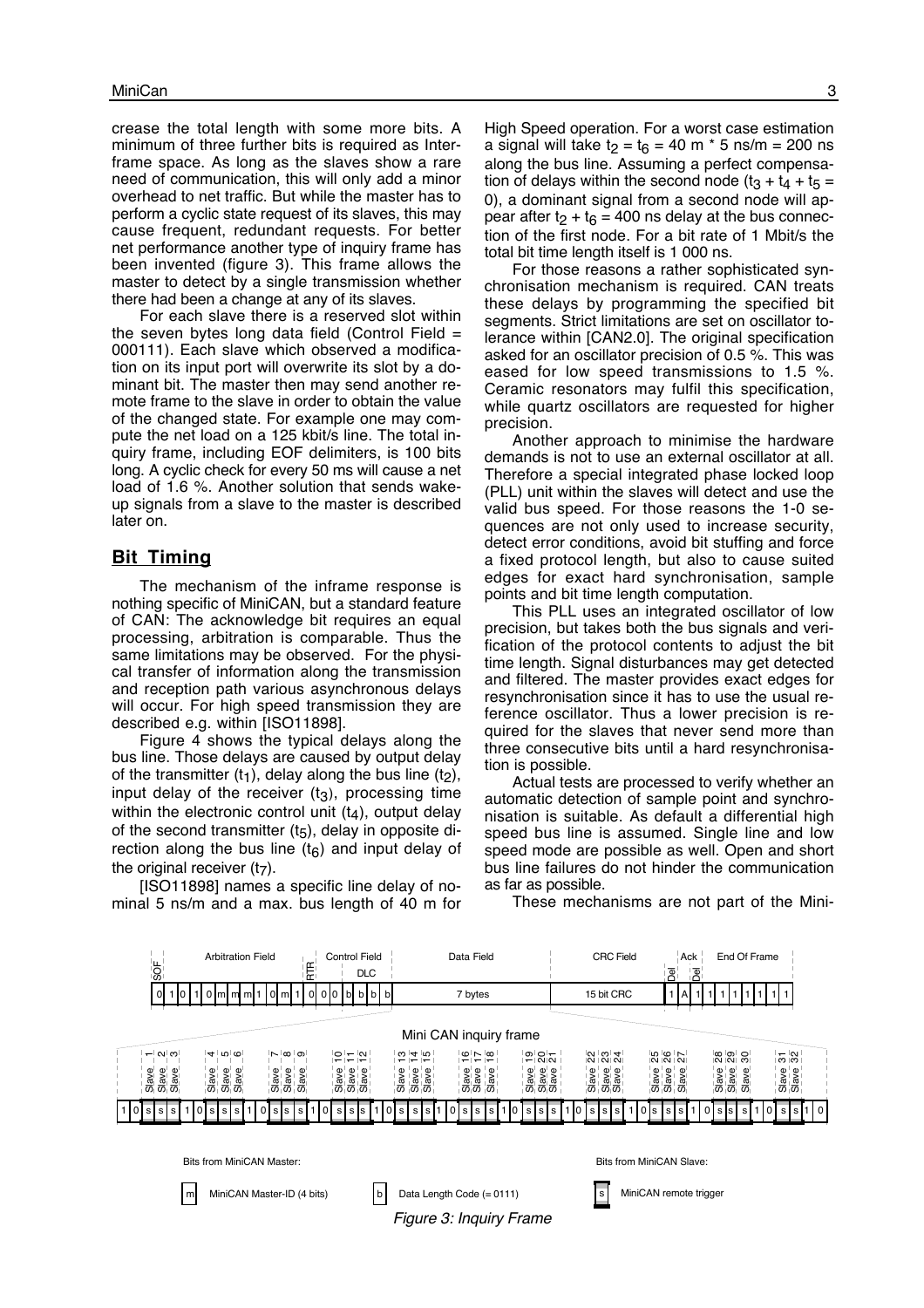CAN concept itself, but depend on a special setup of the physical connection. The aim is to use a slave that does neither require any programming of bit timing or bus speeds, nor uses an external oscillator, but relies on the built-in mechanisms.



*Figure 4: MiniCAN Bus Timing*

#### **Realisation**

The MiniCAN concept is a definition of the data link layer, according to the Open System Interconnection standard (OSI: ISO 7498). From the user interface as highest layer, a slave accepts the address of master and slave ID. Six bits of data may get requested from the input lines by a remote frame. Six bits of data may get received and given to the output lines. From the physical layer it receives the bit information. It sends the bits for remote data, CRC or inquiry frame. As the PLL has to rely on further protocol analysis, some more information has to be exchanged. As indicated within the previous section, the physical layer may be either programmable or use auto configuration.

Different alternatives are possible for building the full slave system. Figure 5 shows a suggested minimal configuration. The programming of the master ID is done by mask programmable manufacturing. Thus every series of chips owns one of the fixed 16 master IDs. The slave ID may get defined e.g. by special input pins, by floating I/O pins or a programmable address (PROM). For a low-cost interface it is suggested to use an only one time programmable mode, e.g. by fuse technology. The input and output ports may get used separately or unified. The example shows a bi-directional 6 bits I/O port. Other variants may get adopted to customers' demands. The actual protocol is expected as optimum solution by number of slaves, data bits and security.



*Figure 5: MiniCAN Slave: building blocks*

A typical application takes both rising and falling signals from the input port. Without analysis a slave forwards these data within a remote frame to its master. The master may use a free programmable micro controller to interpret and translate this data. According to this translation it releases the actions at its slaves by a data frame, that appears at the slaves' output ports as toggle, switch, analogue digitised value etc.

Some further design variants show considerable improvements for these functions. The input has to get buffered when a signal is set and reset, while there had been no state request by a remote frame in between. A proper state machine was designed. Thus short events get buffered.

Another extension may implement a sleep mode. While in general a slave may not initiate a transmission on its own, there may be the need for a low-power mode. Cyclic requests by the master cause a power consuming standby or repeated wake-up. Instead a slave may initiate a wake-up signal via the bus. One solution is to send out a short dominant signal. Since the slave has neither an arbitration unit nor an exact bit time unit, this signal is of no exact predictable length, but may be read as error frame or cause an error frame of other nodes. This will tell the master to send an inquiry frame.

A preliminary software emulation has proved reliable transmission. Both the master and the slaves were emulated by standard micro controllers of type Philips: PCA 80C552. They were clocked by a 24 MHz oscillator, but use 12 clock cycles for one processor cycle and multiple processor cycles for one interrupt. Thus the maximum possible bus speed is about 60 kbit/s.

A MiniCAN Master may have the same building blocks as the usual CAN controllers, but requires modifications:

The bus monitoring has to be set passive while slaves transmit data.

Since a slave may overwrite a recessive bit from the master within its slot by a dominant bit, the master